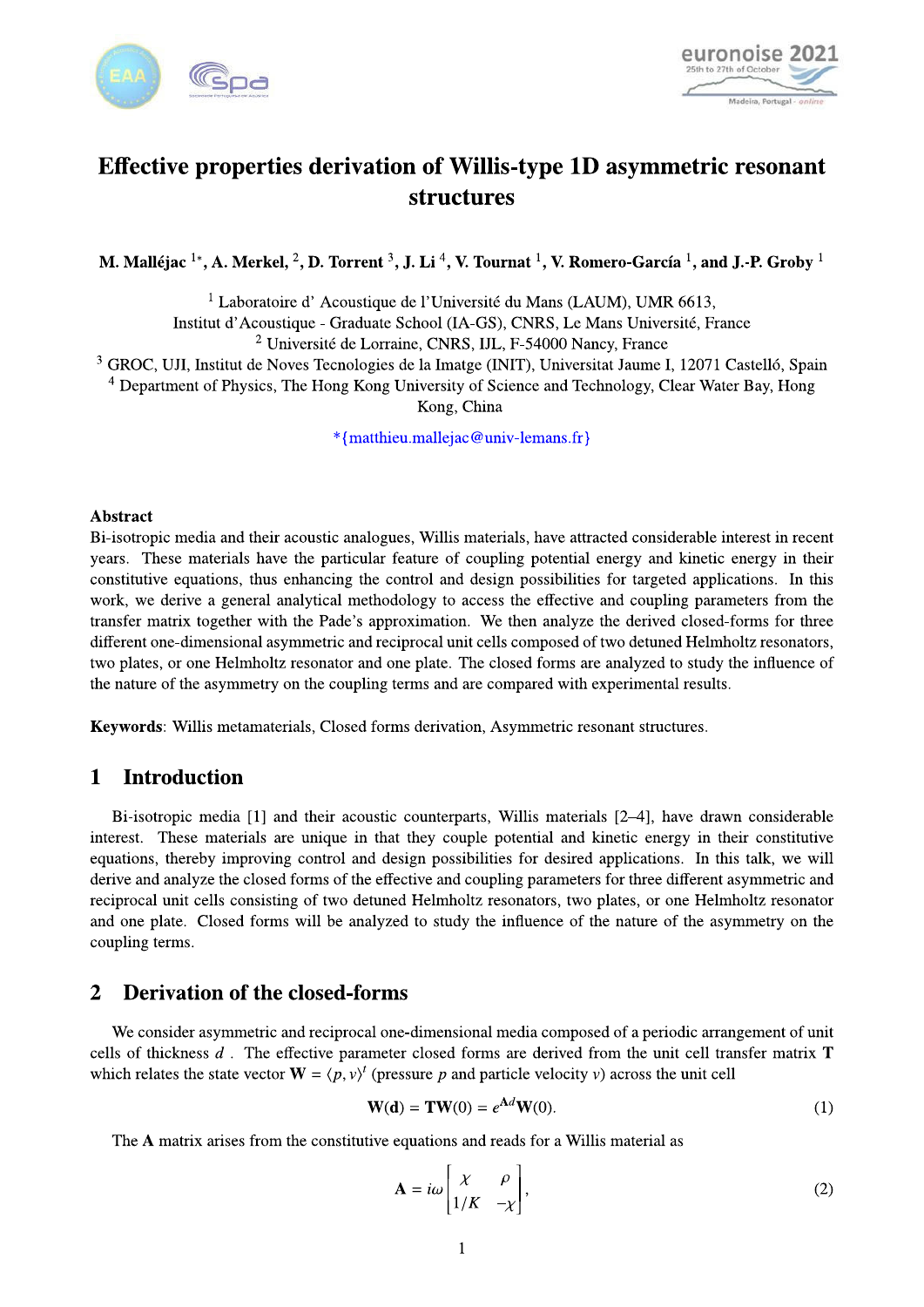



Figure 1: Photographs and results for the three cases analyzed: (a) two detuned Helmholtz resonators, (b) two detuned plates, and (c) plate and Helmoltz resonator. The different subplots show respectively the scattering magnitudes, the Willis coupling parameter, the normalized effective bulk modulus, and the normalized effective density, for each case. The solid lines represent the analytical, the dashed lines the numerical, and the symbols the experimental results.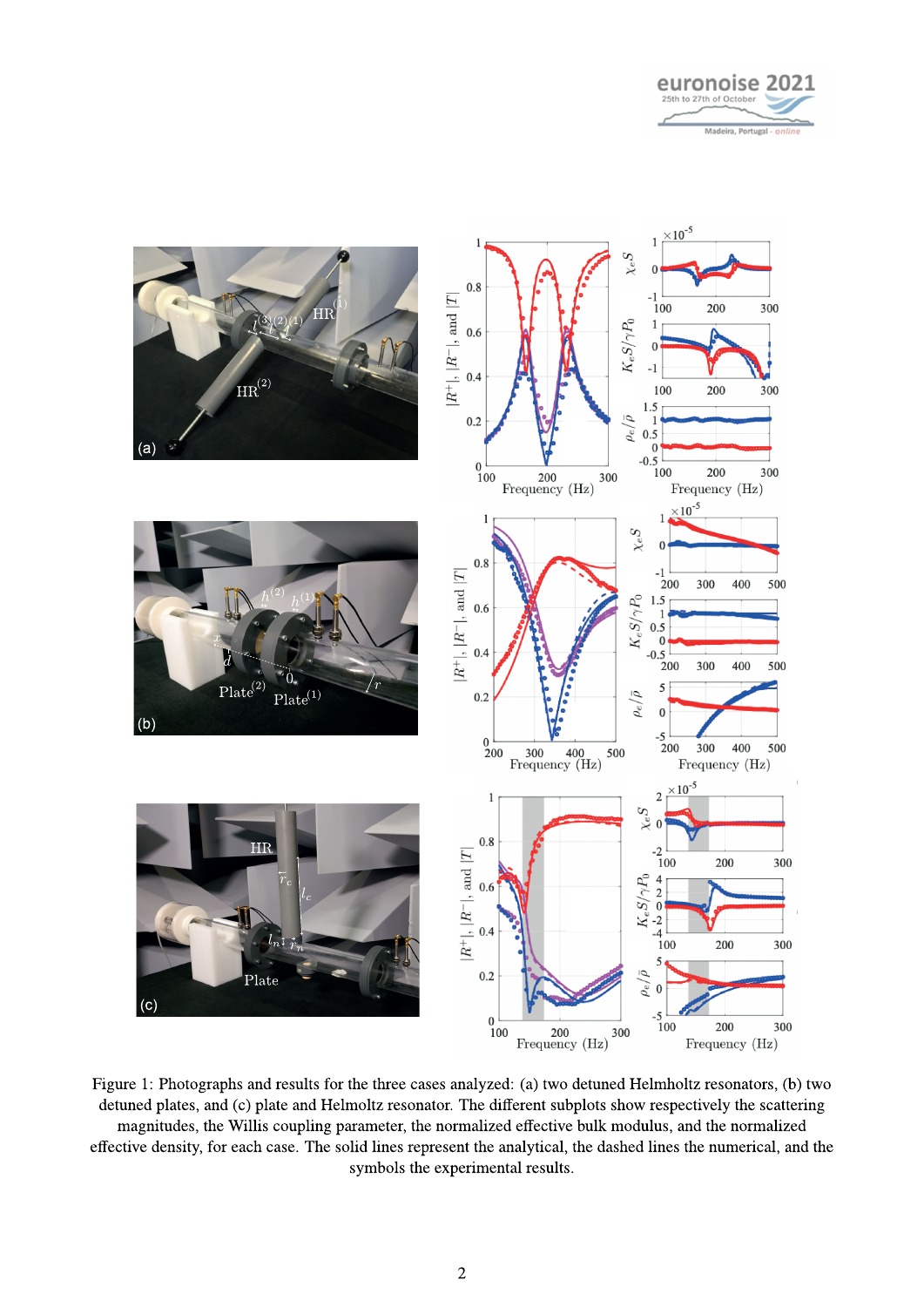

where K the bulk modulus,  $\rho$  is the density, and  $\chi$  the Willis coupling term.

Making use of the Padé's approximation of the matrix exponential,

$$
\mathbf{T} = e^{\mathbf{A}d} \approx (\mathbf{Id} - \mathbf{A}d/2)^{-1} (\mathbf{Id} + \mathbf{A}d/2),
$$
 (3)

one can approximate the matrix **A** in terms of the  $t_{ij}$  elements of the **T** matrix

$$
\mathbf{A} \approx \frac{2}{d(2+t_{11}+t_{22})} \begin{bmatrix} t_{11}-t_{22} & 2t_{12} \\ 2t_{21} & t_{22}-t_{11} \end{bmatrix},
$$
(4)

by ensuring the reciprocity of the transformation.

We can then identify the closed-forms of the effective parameters and Willis coupling term

$$
\chi = \frac{-2i(t_{11} - t_{22})}{\omega d(2 + t_{11} + t_{22})},\tag{5}
$$

$$
\rho = \frac{-4it_{12}}{\omega d(2+t_{11}+t_{22})},\tag{6}
$$

$$
[K]^{-1} = \frac{-4it_{21}}{\omega d(2 + t_{11} + t_{22})}.\tag{7}
$$

#### **Experimental validation of the derived closed-forms**  $\overline{\mathbf{3}}$

The closed forms of the effective parameters for the three unit cells shown in Fig. 1 are compared with numerical simulations and experimental measurements. The measurements are performed with a 4-microphone impedance tube of radius  $r = 2.5$  cm excited by a step-sine.

A very good agreement is found between the three methods, validating the analytical derivation of the effective parameters and the Willis coupling.

#### **Conclusion**  $\boldsymbol{\Delta}$

This work introduces a new approach to the comprehension of Willis metamaterials: the derivation of the effective parameters and the Willis coupling terms closed-forms via the Padé's approximation of the transfer matrix of different asymmetric and reciprocal one-dimensional unit cells. We discuss the different types of coupling terms depending on the nature of the asymmetry, either related to a detuning of identical type resonators or due to a physical asymmetry when the unit cell has different types of resonators.

A double validation is performed with numerical and experimental results that are in good agreement with the derived closed forms.

## **Acknowledgements**

Part of this work was funded by the Metaroom Project No. ANR-18-CE08-0021 and co-funded by ANR and RCG.

## **References**

- [1] Ismo Lindell, Ari Sihvola, Sergei Tretyakov, and Ari J. Viitanen. Electromagnetic waves in chiral and bi-isotropic media. Artech House, 1994.
- [2] J.R. Willis. Variational principles for dynamic problems for inhomogeneous elastic media. Wave Motion,  $3(1):1-11$ , 1981.